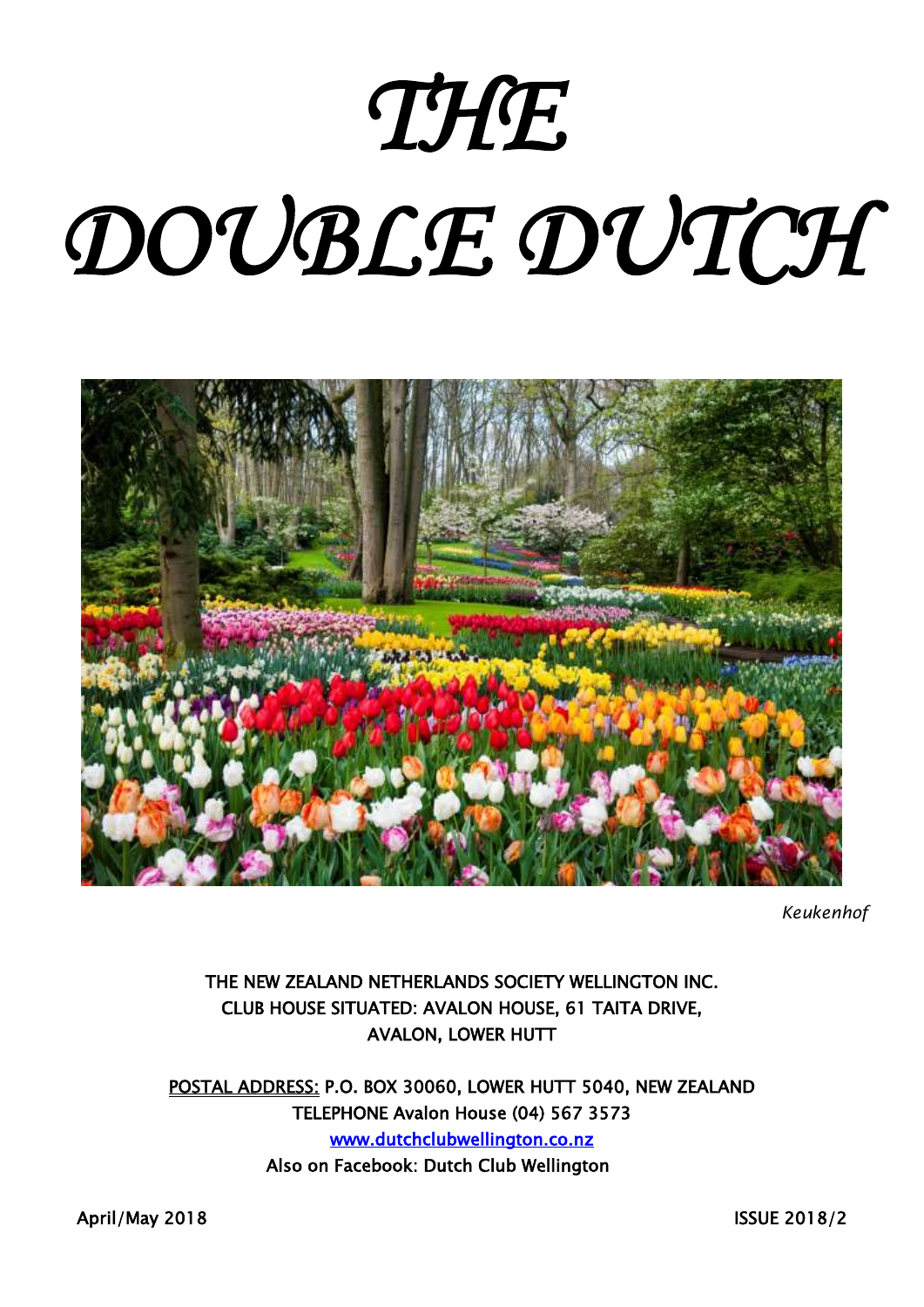# **THE COMMITTEE/HET COMITĖ**

| President                  | Pierre Schmits                   | 021-08272084             | pierre.schmits@yahoo.com                                |  |  |
|----------------------------|----------------------------------|--------------------------|---------------------------------------------------------|--|--|
| Vice-president &           |                                  |                          |                                                         |  |  |
| <b>Assistant Secretary</b> | Yvonne van den Berg              | 528 0923 / 021 714958    | yvonneb@xtra.co.nz                                      |  |  |
| Secretary &                | Anne-Marie Knibbeler             | 971 7571 or 027 951 5770 | amknibbeler@gmail.com                                   |  |  |
| <b>Editor Double Dutch</b> | 21 August St, Stokes Valley 5019 |                          |                                                         |  |  |
| Treasurer                  | René van Lierop                  |                          | 977 7086 or 021 740930 dutchclubwlg.treasurer@gmail.com |  |  |
| <b>Assistant Treasurer</b> | Ann Beyk                         | 5678575                  |                                                         |  |  |
| Garden                     | Anna Heythuysen                  | 563 6026                 |                                                         |  |  |
| Speelgroep Rep.            | Emma Kleintjes - Craze           | 021 0400914              | speelgroepwellington@gmail.com                          |  |  |
| Dutch School Rep           | Petra Verdoorn-McElrea           | 476 9911 / 021 0307637   | petraverdoorn@gmail.com                                 |  |  |
| Other members              | Ellen Tavenier                   | 565 0418 / 027 565 0418  | eltavenier@gmail.com                                    |  |  |
|                            | <b>Astrid Scrimgeour</b>         | 027 211 0001             | astridscrimgeour@gmail.com                              |  |  |
|                            | Jeane Nicolas                    | 021 1813916              | jeane.nicolas@gmail.com                                 |  |  |

# **ACTIVITIES, ORGANISERS and LINKS TO WEBSITES/FACEBOOK**

| Our club's website                         | www.dutchclubwellington.co.nz                            |
|--------------------------------------------|----------------------------------------------------------|
| Our club on Facebook                       | www.facebook.com/search/top/?q=dutch%20club%20wellington |
| Speelgroep Welington                       | www.facebook.com/speelgroepwellington                    |
| The Federation of NZ Netherlands Societies | www.dutchcommunities.co.nz                               |
| Netherlands Embassy Wellington             | email wel@minbuza.nl  04 471 6390                        |

#### What's on in our clubrooms, 61 Taita Drive:

- Coffee mornings, every 1<sup>st</sup> and 3<sup>rd</sup> Wednesday from 10am-1pm (4 and 18 April, 2 and 16 May)
- Sunday afternoon instuif from 2pm to abour 5 pm including Easter Sunday
- Klaverjas, every Tuesday from 10am to about 2pm. Bring your own lunch.
- Speelgroep for under 5-year olds, from 10am-12pm, 13 April, then one Sunday a month (t.b.a.)
- Dutch School, 3pm to 5pm. This term's dates are 7 April, 12 and 26 May, 9 and 23 June
- **KONINGSDAG, Sunday 29 April, 1-4pm**
- AGM and reception, Sunday 27 May, 2-6 pm

#### Elsewhere:

- Coffee morning, every Wednesday in Island Bay Community House, from 10am-12 noon.
- Coffee morning, in Baptist Church, 286 Te Moana Rd, Waikanae, 10am-12 noon, Friday 13 April and 11 May.
- The Big Dutch Day Out at De Molen, Foxton, Saturday 28 April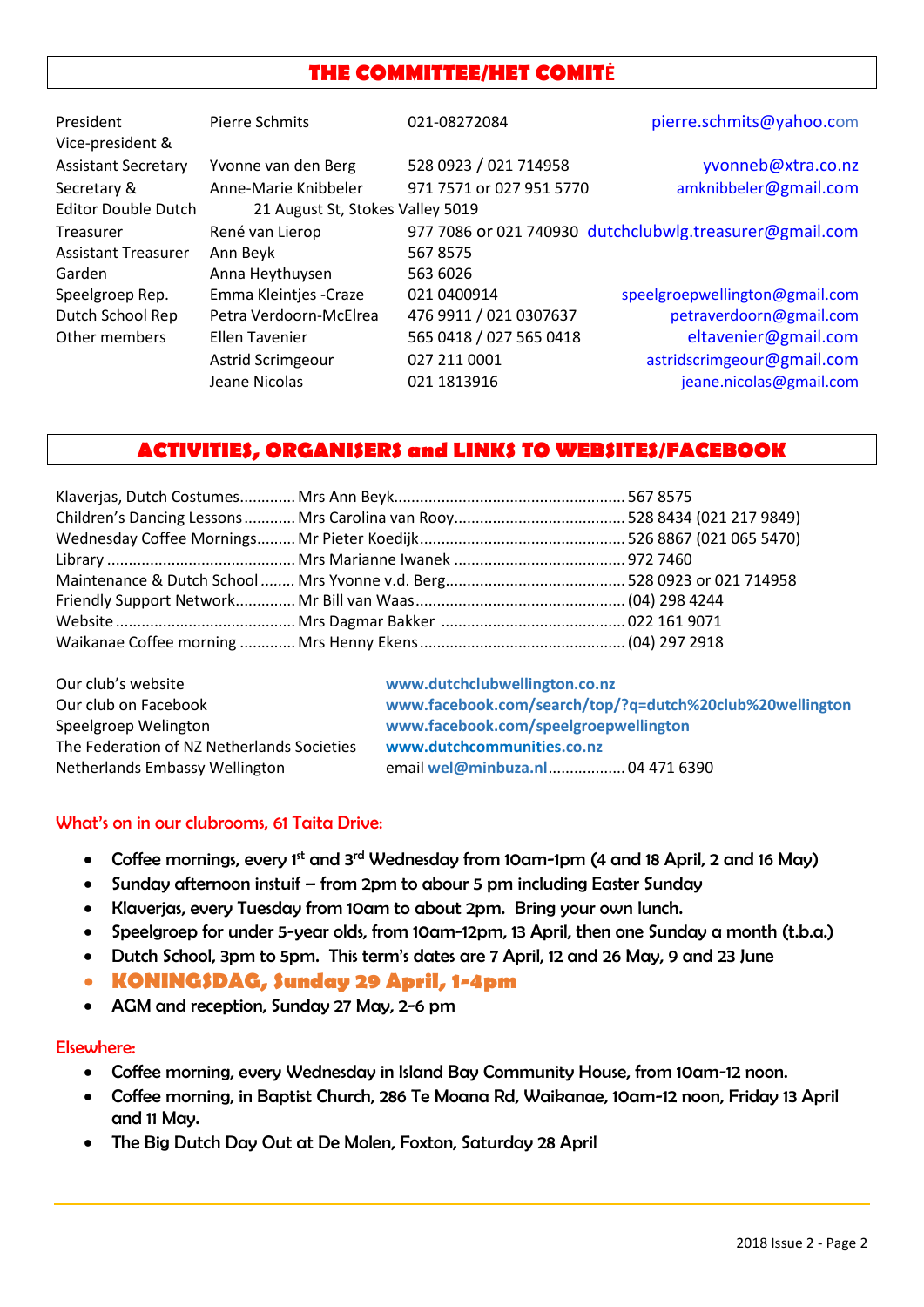### **FROM THE PRESIDENT**

Hello everyone,

It's 7 o'clock in the morning and if you are wondering why I would be writing my introduction at dusk, it is because of the fact Anne-Marie told me yesterday that it was "dead-line day". Why am I sharing this with you? For no particular reason other than maybe to proof that it lies within human nature to postpone things to the last minute. So, with above confession from my side, I fully understand that you have waited paying your dues till "dead-line day" …which is about now… so for those of you who haven't done so… mornings are the best time of day to get things out of the way.

Club-life has been quiet in the first few months of this year but that is not unusual. With holidays now over, visitors returned home and autumn setting, I guess also the busyness of summer will fade and that is good as we will need all the time and energy possible to implement what we have come up with for our 70<sup>th</sup> Anniversary. As mentioned in the last edition, we are planning one event per month and these have now been identified and are "owned" by one of the committee members. While we expect our members to enjoy the activities we also need some hands and feet to make it all work. So don't wait until you are asked (and you will be) but let us know if you are available to help out.

Kick-off of our anniversary year will be in May at the AGM, for which you will receive a separate invitation. Thank you very much to those who have contributed information about the history of our club. However, we still have some white spots on the time map. Especially, the early period until 1990 is of interest to us, but don't hesitate to share anything up to the year 2000 that you might have lying around.

In March/April we are also planning a clean-up of our library. All adult books that are now in the "school-room" upstairs will move over to the library and to make space, some books will need to go. If you want to know how we are going to do that, read-on further in this issue.

Coffee mornings have started again in February and Social Sundays have, apart from the first week in January, been ticking along nicely. I am happy to see that numbers are on the rise and that people tend to stick longer during the events. Our clubrooms are, however, quite big so there is always room for some extra people so for those who have not been (recently) we would love to see you again.

That's about it from my side. Doesn't look like much is going on? Don't be fooled, it is only a calm before the storm.

Keep well and prepare to celebrate,

#### **REQUEST FOR INFORMATION:**

We are still hunting for information that can puzzle together the history of our club. So, if you have information related to the club before the year 1990, please let me know. What we are looking for is: photographs and/or paper documents such as minutes of meetings, Double Dutch issues, flyers and so on. If you have any of these or if you know anyone who might have information, I would be grateful If you could contact me. Thanks,

What game do you play with a wombat? Wom.



*Pierre*

*Pierre*

111111199944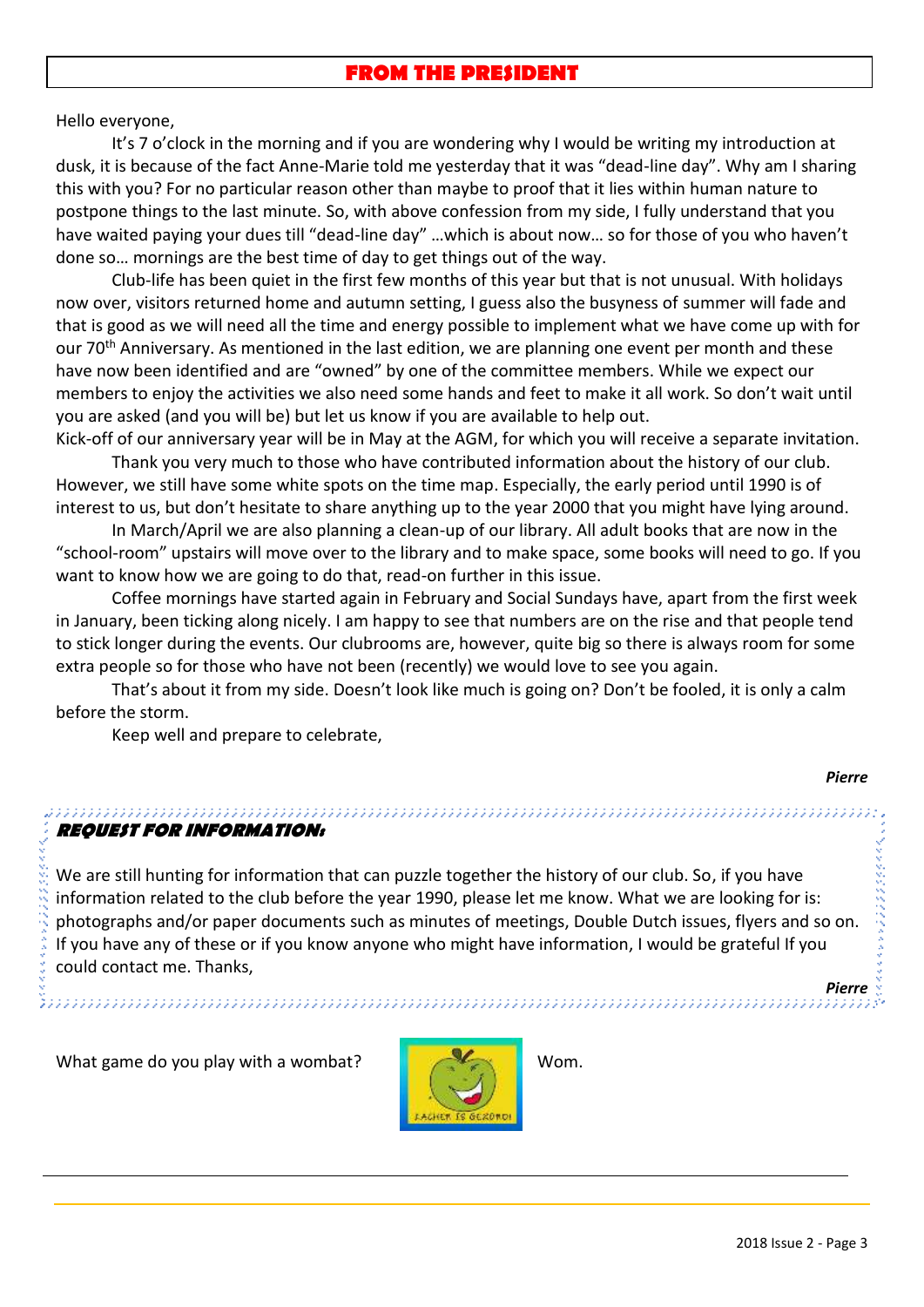

Happy Birthday to all who'll have a birthday in the next two months: I know of Peter on the 9<sup>th</sup>, Wim on the 10<sup>th</sup> and Anna A. on the 22<sup>nd</sup> of April; Joop on 5 May, René and Yvonne on 7 May; Ellen on the15<sup>th</sup>, Anna on the 19<sup>th</sup>, Hanny on the 25<sup>th</sup> and Anne-Marie and Matt on the 29<sup>th</sup> of May.

## **FROM THE SECRETARY AND EDITOR**

Hello all,

I hope you are all as well as can be expected. At the time of writing, my feet are still recovering from walking further than they've ever done in one day, at the Rotorua Walking Festival on the weekend of the 17<sup>th</sup> and 18<sup>th</sup> of March. What fun it was (in hindsight – at the end of Saturday's 21 kilometer walk I thought 'never again!' but I've already changed my mind and will go again next year). We had a small team of 5 people – Pierre, Anja, Theo, Saskia and I – and with all the talking to each other and to the other walkers, and looking at the beautiful Whakarewarewa Forest, it wasn't bad going even for an untrained walker like myself. Sunday's 10k walk led us through Rotorua and alongside the lake through a public thermal area that I never knew existed!

**Working together:** An international festival doesn't come about by itself. So many people, young and old, were involved, from those that set out the course, to the people who handed out drinks, clipped our cards, kept track of the participants, took photos, made music and so on and so forth. I love to see that there's always a job, however small, that one can do that contributes to the success of something much bigger. We are all part of a community, and if we all play our part well, our community flourishes and everyone is the better for it.

**AGM: The AGM this year will be held on Sunday 27 May, followed by a reception to start our year of celebration of the club's 70th Anniversary. We hope to see many of you there. Please contact me if you'd like to come but transport is a problem – if we know well beforehand, we have time to organise something. We hope to see many of our members at the AGM and/or at the reception afterwards.**

**Membership news:** Thank you to all of you who have already paid their membership dues. Your membership card is enclosed. If you haven't done so, please see the back page of this issue for your invoice. We look forward to your payment before  $15<sup>th</sup>$  of April.

Welcome to our new members: Phemia van Dijk, Diny Bode and Anja Geelen and Theo van Schoonhoven.

Our best wishes go to all members who are suffering ill health, at home or in hospital, and to their



families. Gijs Duindam is in Stokeswood Hospital, 18 Glen Rd, Stokes Valley, Lower Hutt 5019 in room 14. Tilly had a fall and is recovering in Kenepuru Hospital. (Apologies if I haven't mentioned other members who are ill, that I haven't been told about.)

I am smitten with Keukenhof, the largest spring garden in the world, and couldn't resist using one of their photos on the cover. The theme this year is 'Romance in the Garden'.

**KONINGSDAG: We will celebrate King Willem-Alexander's birthday on Sunday 29 April, from 1pm to about 4pm in the clubrooms. We are aiming for a fun afternoon, with things to do for old and young, members and nonmembers.** 

*Anne-Marie Knibbeler*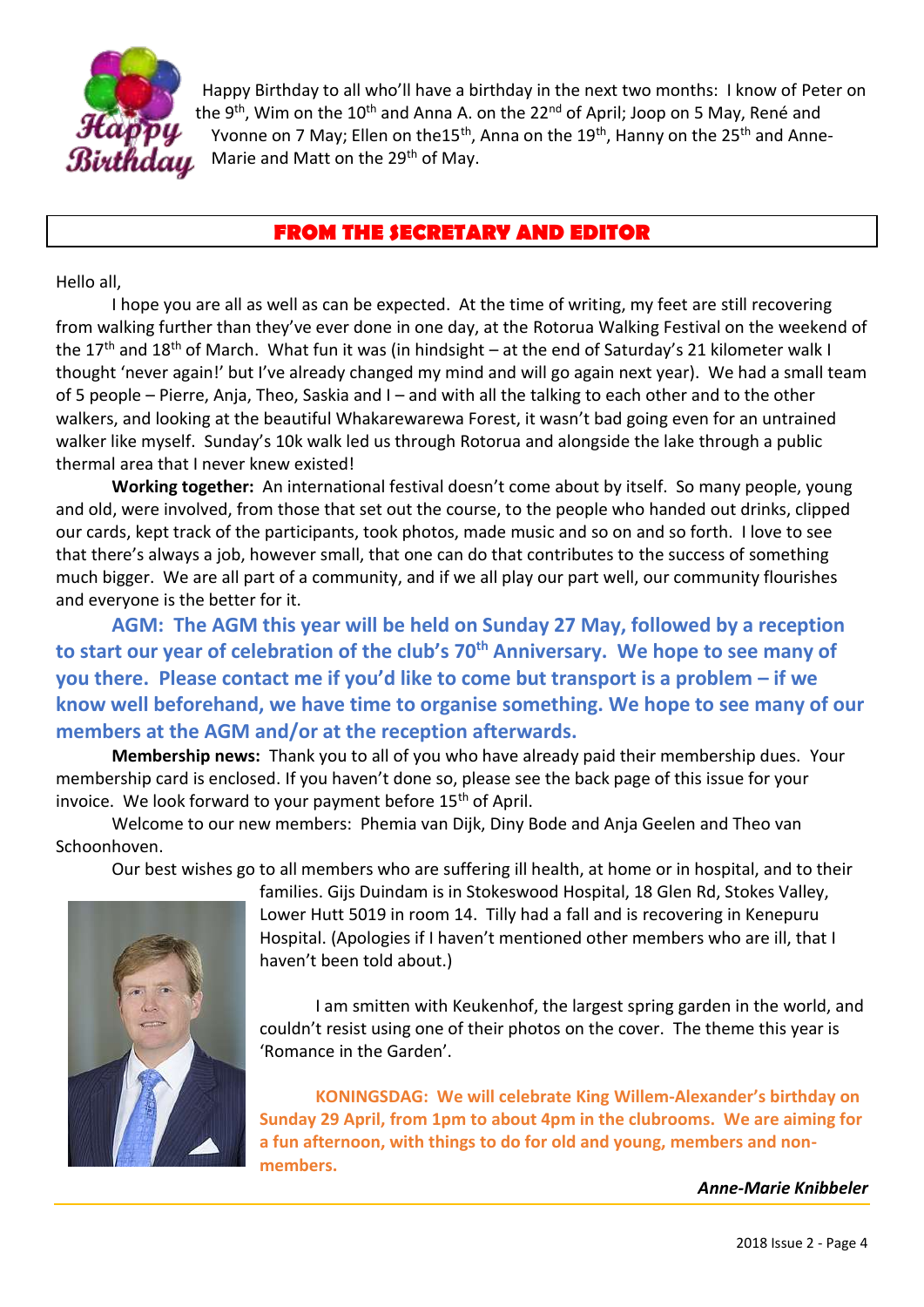

Spot prices for those best dressed in orange

**Information: Anne Marie Knibbeler** Email: amknibbeler@gmail.com Phone: (04)9717571 or 027 9515770 Dutch music

**Images from**<br>The Netherlands **Food and Drinks LOTS OF ORANGE!** 

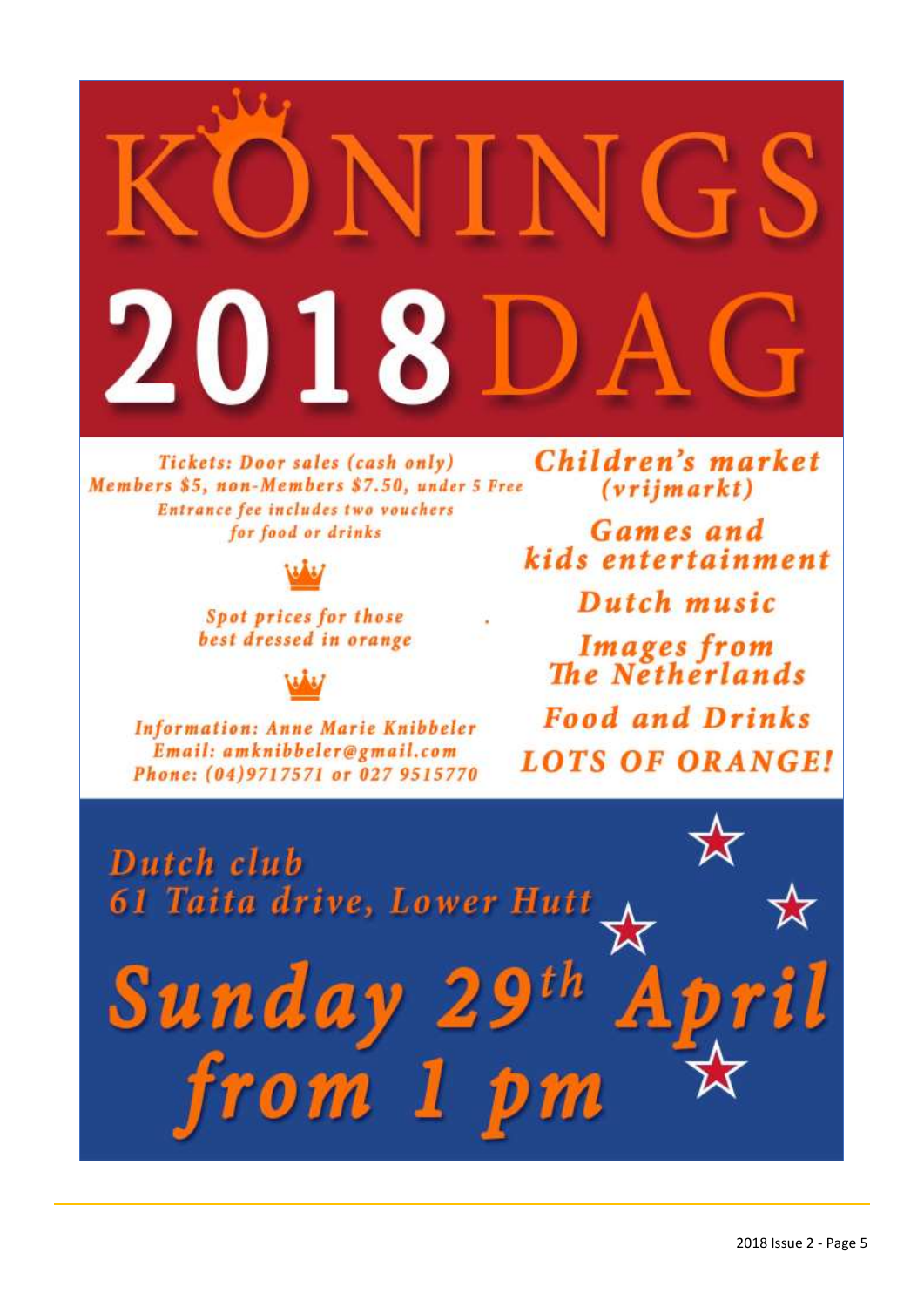#### v**♠ ♥ ♣ ♦ TUESDAY KLAVERJAS CLUB ♠ ♥ ♣ ♦**

The year started on the 13<sup>th</sup> of February and the keen players were all there. Only Tilly wasn't there, she was not well. We hope she will recover soon. Bruce resigned after three weeks due to ill health. We wish both all the best.

The weekly results are:

| Week 1 | 13 Feb | Nic de Graauw    | 5636 |
|--------|--------|------------------|------|
| Week 2 | 20 Feb | Harry v.d. Gulik | 5373 |
| Week 3 | 27 Feb | Ann Beyk         | 5167 |
| Week 4 | 6 Mar  | Greet v.d. Vegt  | 5548 |
| Week 5 | 13 Mar | Hanny Zwart      | 5321 |
| Week 6 | 20 Mar | Ton van Geet     | 5491 |
|        |        |                  |      |

See you all on Tuesday. *Ann Beyk*



FRIENDLY SUPPORT NETWORK WELLINGTON (INC) *A Registered Charity no. CC21881*

Please do not hesitate to bring to our attention anyone who you think could do with a visit or a helping hand. If YOU could be a helper/volunteer do contact me or anyone in the appropriate area. You will find the telephone numbers listed below.

#### *Bill van Waas tel. 04/298-4244 or email [bsvw@xtra.co.nz](mailto:bsvw@xtra.co.nz)*

Upper Hutt: 526-8867; 529-8289 Stokes Valley: 971-7571 Lower Hutt/Petone: 972-7460 Wellington: 934-1936; 971-3744 Waikanae/Paraparaumu: (04)298-4244

#### **LIBRARY CLEAN-UP**

The committee has taken the initiative to streamline our library, which involves the following activities:

- Moving all books to the library room;
- Keeping a small collection of adult and children's books downstairs (near the staircase);
- Removing all books of foreign authors translated in the Dutch language;
- Removing all double and damaged books;
- Removing some of the "special interest" (e.g. how to build a canary cage) books;
- Create a list of books that are going to be removed (best effort only);
- Creating an inventory of books that remain in the library (long term activity).

All books that are earmarked for removal will be displayed on a table in the main hall of our clubrooms, for the duration of one month. Members are free to take and keep these books if they are interested either for themselves or for other people. If we manage to make a list of books that are going to be removed, we will circulate that list with the Double Dutch issues.

If you have objections, comments, remarks or suggestions related to this initiative or if you would like to help with the activities, please let me know as soon as possible.



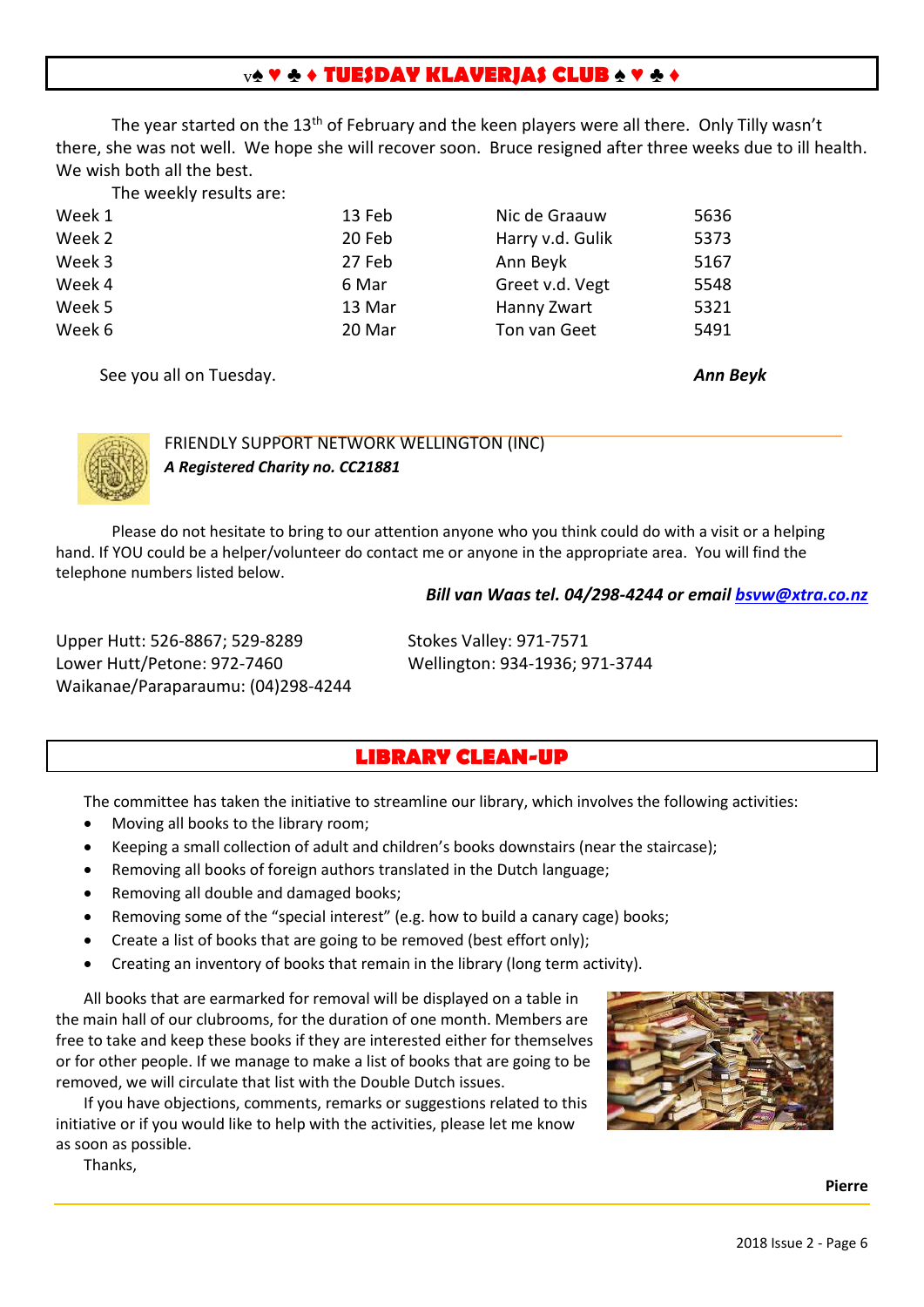

**Next to de Molen, Main Street, Foxton** 



I was fired from my job at the bank. An old lady asked me to check her balance, and when I pushed her, she fell over.

My granddad has the heart of a lion and a lifetime ban from the zoo.

I went to a zoo today. There was only one animal in it, and it wasn't exciting at all. It was only a dog. It was a Shih Tzu.

We thank Harbour City Funeral Home for generously printing The Double Dutch in full colour for us.